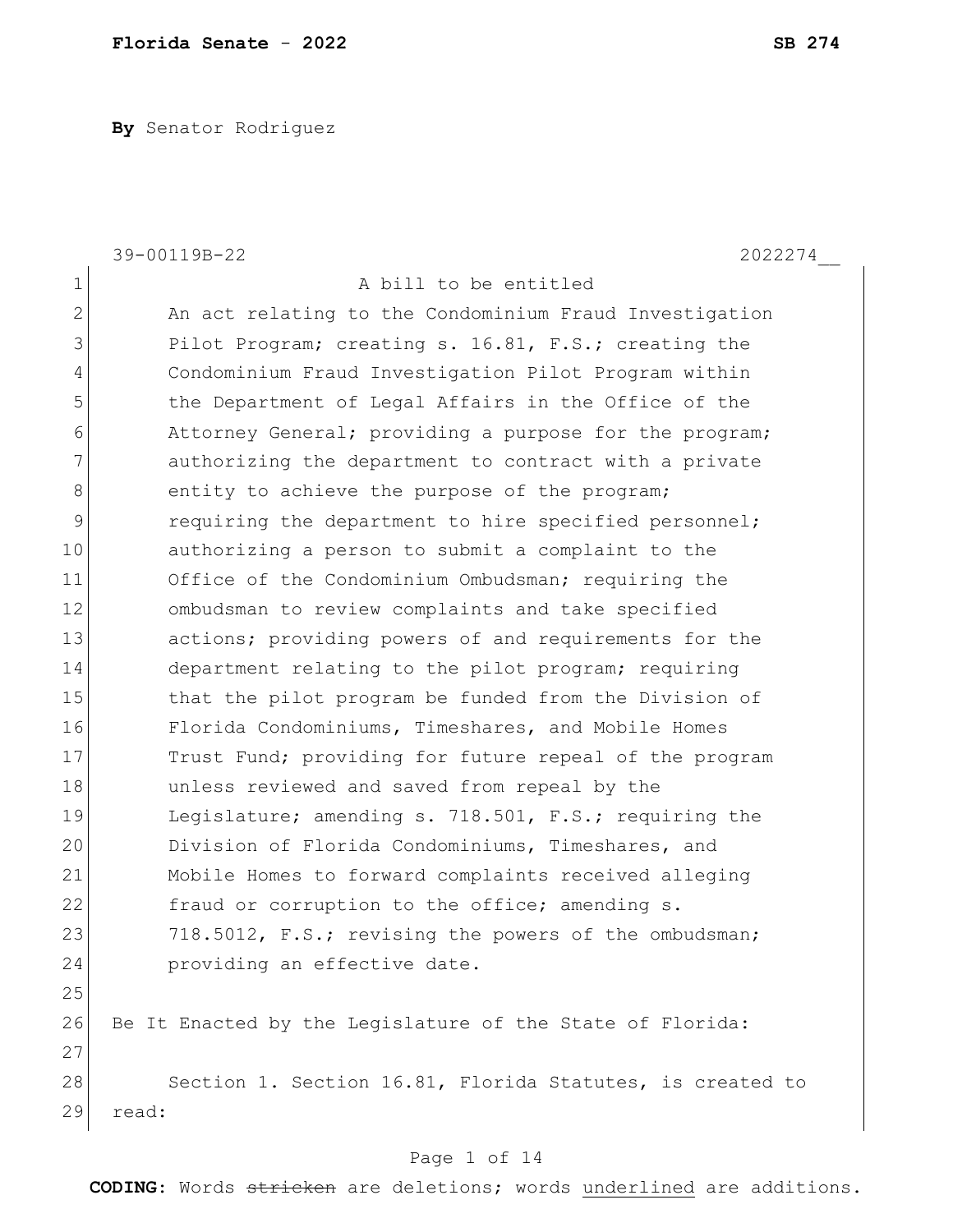|    | 39-00119B-22<br>2022274                                          |
|----|------------------------------------------------------------------|
| 30 | 16.81 The Condominium Fraud Investigation Pilot Program.-        |
| 31 | (1) The Condominium Fraud Investigation Pilot Program is         |
| 32 | created within the Department of Legal Affairs in the Office of  |
| 33 | the Attorney General. The purpose of the program is to           |
| 34 | investigate condominium-related fraud and corruption in Broward, |
| 35 | Miami-Dade, and Monroe Counties. The department may contract     |
| 36 | with a private entity that employs retired law enforcement       |
| 37 | officers who have subject matter expertise in financial fraud to |
| 38 | achieve the purpose of the program. The department shall hire    |
| 39 | five law enforcement officers certified under chapter 943 to     |
| 40 | carry out the purpose of the program. If the department does not |
| 41 | contract with a private entity, the department must hire three   |
| 42 | financial investigators, five investigators with previous law    |
| 43 | enforcement experience, and three clerical employees to staff    |
| 44 | the program.                                                     |
| 45 | (2) A person may submit a complaint to the Office of the         |
| 46 | Condominium Ombudsman. The ombudsman shall review all complaints |
| 47 | submitted to the office and determine which complaints to        |
| 48 | forward to the department for additional analysis and            |
| 49 | investigation under the program. If a complaint submitted to the |
| 50 | office does not contain allegations of fraud or corruption, the  |
| 51 | ombudsman must forward the complaint to the Division of Florida  |
| 52 | Condominiums, Timeshares, and Mobile Homes.                      |
| 53 | (3) The department has the power to subpoena, audit, and         |
| 54 | investigate for the purposes of the program. The department may  |
| 55 | administer oaths, subpoena witnesses, and compel the production  |
| 56 | of books, papers, or other records relevant to investigations it |
| 57 | conducts. If, after reviewing a complaint under the program, the |
| 58 | department finds sufficient evidence for criminal prosecution,   |
|    |                                                                  |

# Page 2 of 14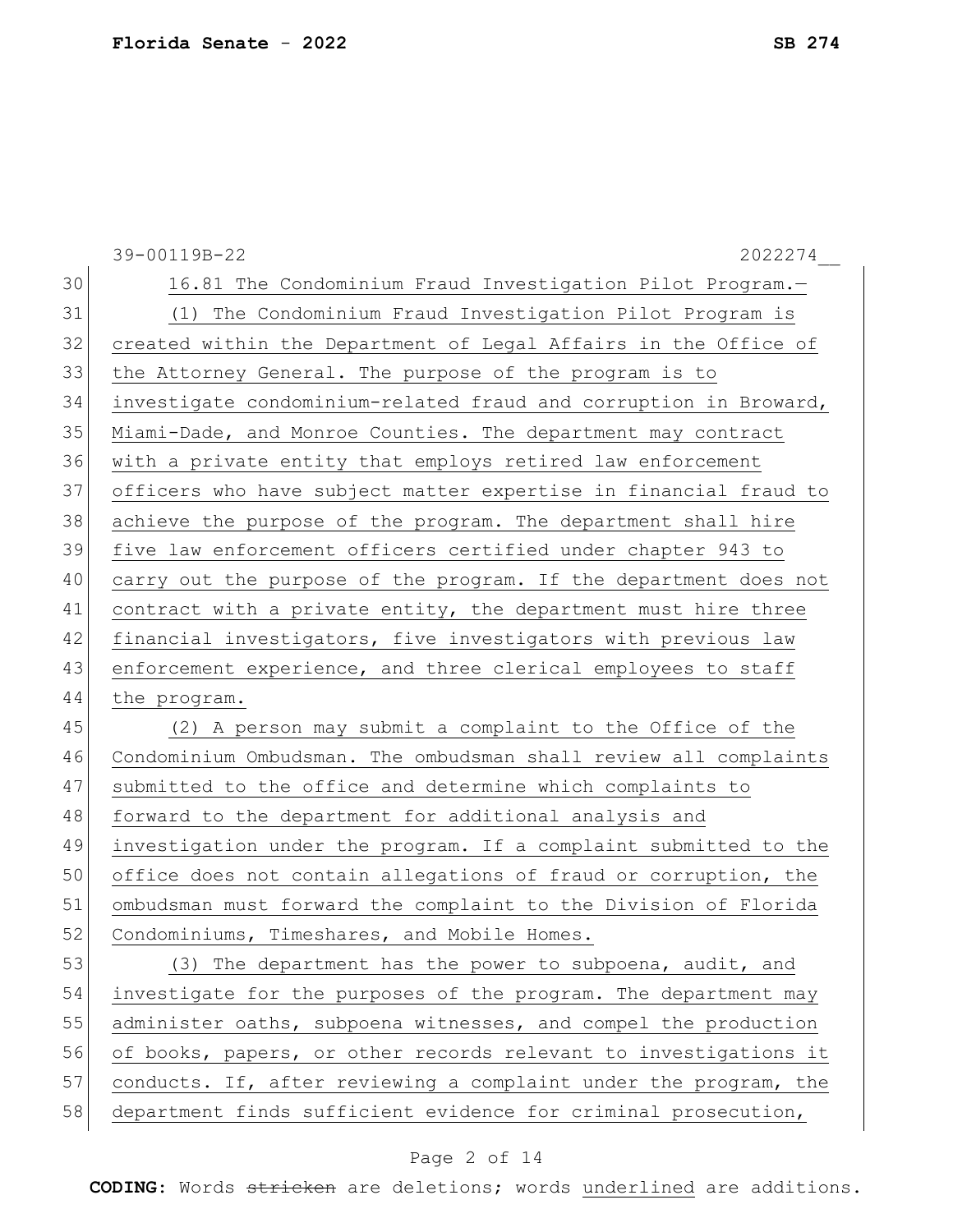|    | 39-00119B-22<br>2022274                                          |
|----|------------------------------------------------------------------|
| 59 | it must refer the case to the appropriate state attorney for     |
| 60 | prosecution.                                                     |
| 61 | (4) The program must be funded annually from the Division        |
| 62 | of Florida Condominiums, Timeshares, and Mobile Homes Trust Fund |
| 63 | with funds specifically appropriated in the General              |
| 64 | Appropriations Act.                                              |
| 65 | (5) This section is repealed October 2, 2027, unless             |
| 66 | reviewed and saved from repeal through reenactment by the        |
| 67 | Legislature.                                                     |
| 68 | Section 2. Subsection (1) of section 718.501, Florida            |
| 69 | Statutes, is amended to read:                                    |
| 70 | 718.501 Authority, responsibility, and duties of Division        |
| 71 | of Florida Condominiums, Timeshares, and Mobile Homes.-          |
| 72 | (1) The division may enforce and ensure compliance with          |
| 73 | this chapter and rules relating to the development,              |
| 74 | construction, sale, lease, ownership, operation, and management  |
| 75 | of residential condominium units. In performing its duties, the  |
| 76 | division has complete jurisdiction to investigate complaints and |
| 77 | enforce compliance with respect to associations that are still   |
| 78 | under developer control or the control of a bulk assignee or     |
| 79 | bulk buyer pursuant to part VII of this chapter and complaints   |
| 80 | against developers, bulk assignees, or bulk buyers involving     |
| 81 | improper turnover or failure to turnover, pursuant to s.         |
| 82 | 718.301. However, after turnover has occurred, the division has  |
| 83 | jurisdiction to investigate complaints related only to financial |
| 84 | issues, elections, and the maintenance of and unit owner access  |
| 85 | to association records under s. 718.111(12). If the division     |
| 86 | receives a complaint alleging fraud or corruption, the division  |
| 87 | must forward the complaint to the Office of the Condominium      |
|    |                                                                  |

# Page 3 of 14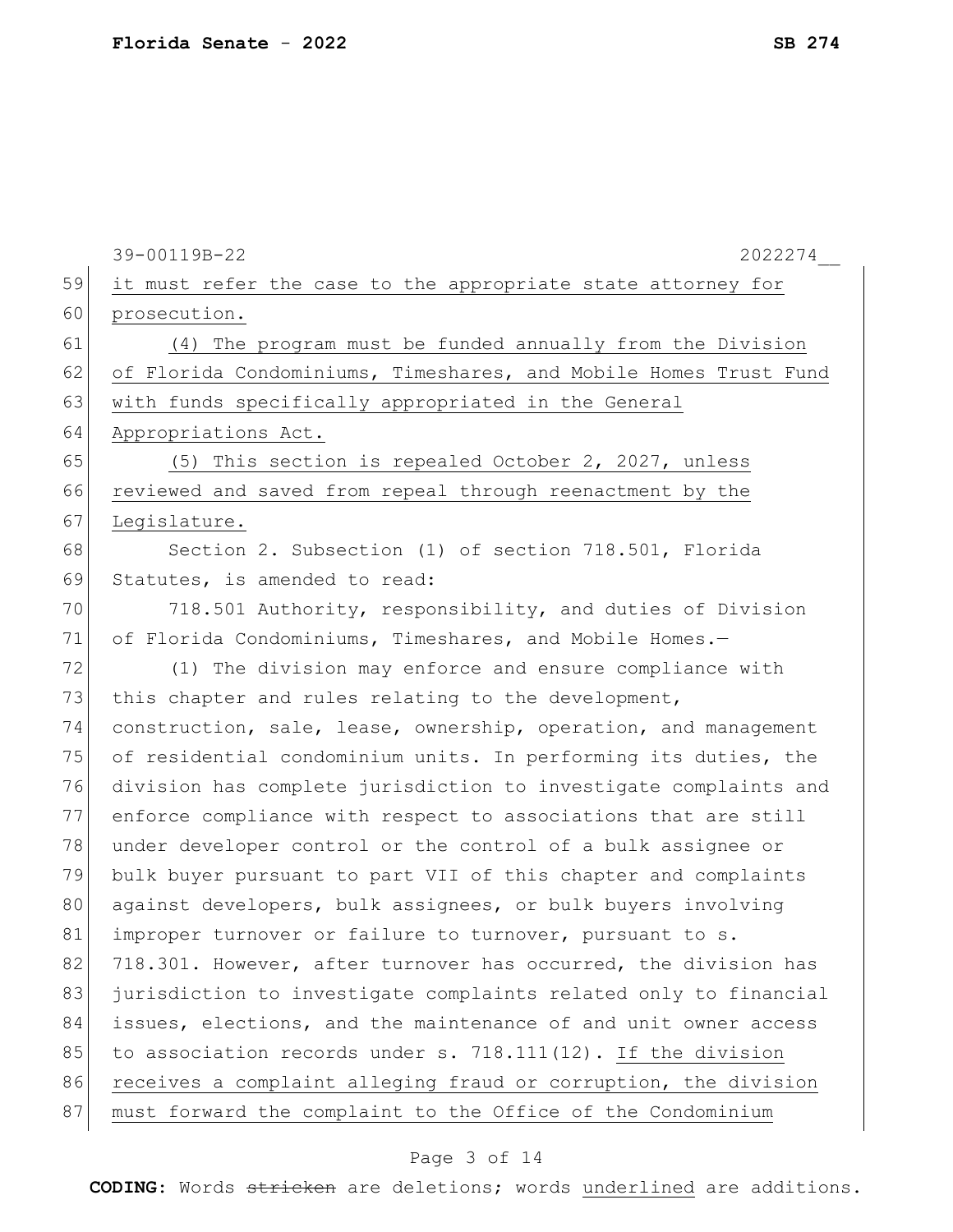39-00119B-22 2022274\_\_

88 Ombudsman.

89 (a)1. The division may make necessary public or private 90 investigations within or outside this state to determine whether 91 any person has violated this chapter or any rule or order 92 hereunder, to aid in the enforcement of this chapter, or to aid 93 in the adoption of rules or forms.

94 2. The division may submit any official written report, 95 worksheet, or other related paper, or a duly certified copy 96 thereof, compiled, prepared, drafted, or otherwise made by and 97 duly authenticated by a financial examiner or analyst to be 98 admitted as competent evidence in any hearing in which the 99 financial examiner or analyst is available for cross-examination 100 and attests under oath that such documents were prepared as a 101 result of an examination or inspection conducted pursuant to 102 this chapter.

103 (b) The division may require or permit any person to file a 104 statement in writing, under oath or otherwise, as the division 105 determines, as to the facts and circumstances concerning a 106 matter to be investigated.

107 (c) For the purpose of any investigation under this 108 chapter, the division director or any officer or employee 109 designated by the division director may administer oaths or 110 affirmations, subpoena witnesses and compel their attendance, 111 take evidence, and require the production of any matter which is 112 relevant to the investigation, including the existence, 113 description, nature, custody, condition, and location of any 114 books, documents, or other tangible things and the identity and 115 location of persons having knowledge of relevant facts or any 116 other matter reasonably calculated to lead to the discovery of

#### Page 4 of 14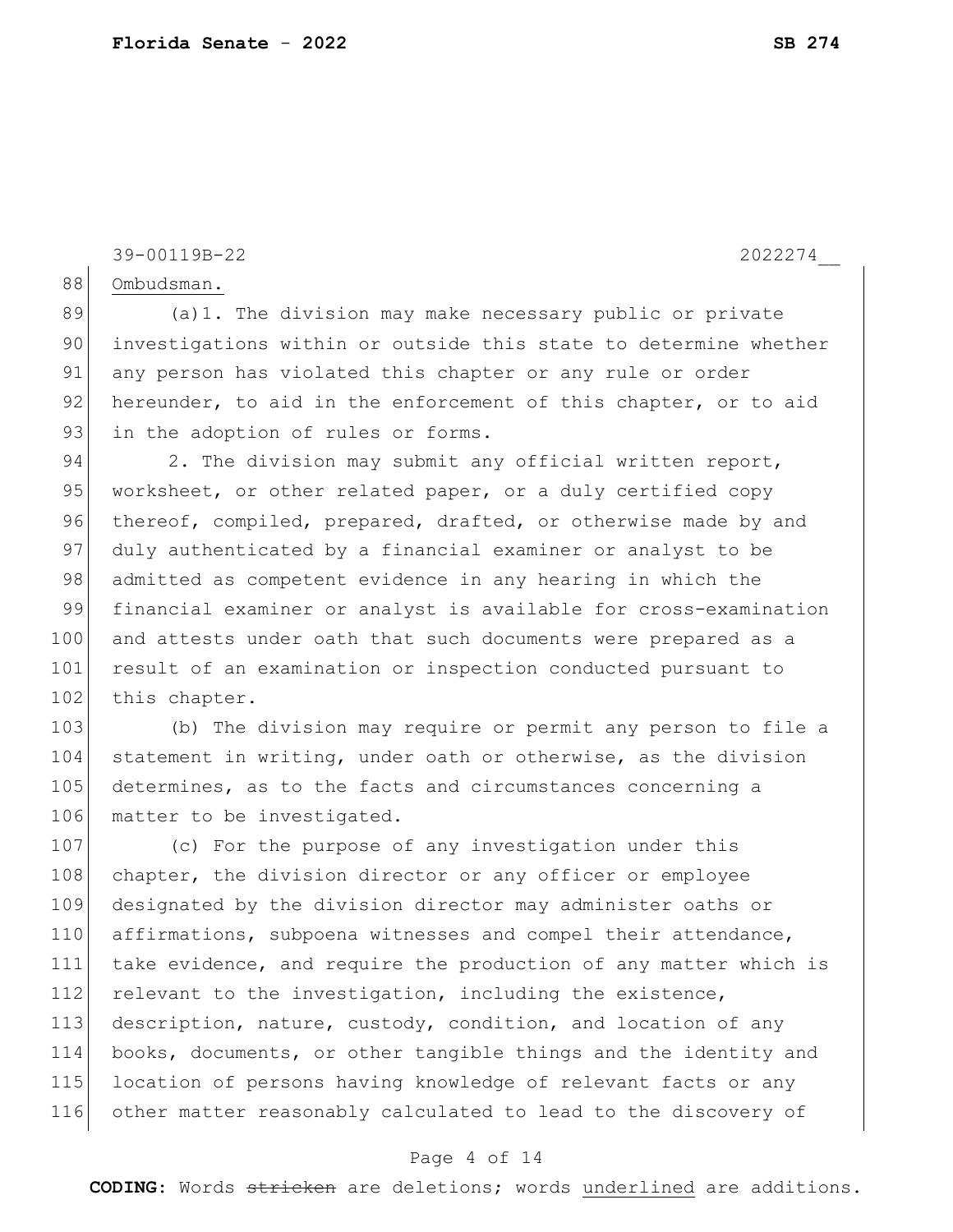```
39-00119B-22 2022274__
117 material evidence. Upon the failure by a person to obey a 
118 subpoena or to answer questions propounded by the investigating
119 officer and upon reasonable notice to all affected persons, the 
120 division may apply to the circuit court for an order compelling 
121 compliance.
122 (d) Notwithstanding any remedies available to unit owners 
123 and associations, if the division has reasonable cause to 
124 believe that a violation of any provision of this chapter or 
125 related rule has occurred, the division may institute
126 enforcement proceedings in its own name against any developer,
127 bulk assignee, bulk buyer, association, officer, or member of
128 the board of administration, or its assignees or agents, as
129 follows:
130 1. The division may permit a person whose conduct or
131 actions may be under investigation to waive formal proceedings 
132 and enter into a consent proceeding whereby orders, rules, or
133 letters of censure or warning, whether formal or informal, may
134 be entered against the person.
135 2. The division may issue an order requiring the developer,
136 bulk assignee, bulk buyer, association, developer-designated 
137 officer, or developer-designated member of the board of 
138 administration, developer-designated assignees or agents, bulk 
139 assignee-designated assignees or agents, bulk buyer-designated 
140 assignees or agents, community association manager, or community
141 association management firm to cease and desist from the 
142 unlawful practice and take such affirmative action as in the
```
Page 5 of 14

143 judgment of the division carry out the purposes of this chapter.

144 If the division finds that a developer, bulk assignee, bulk

145 buyer, association, officer, or member of the board of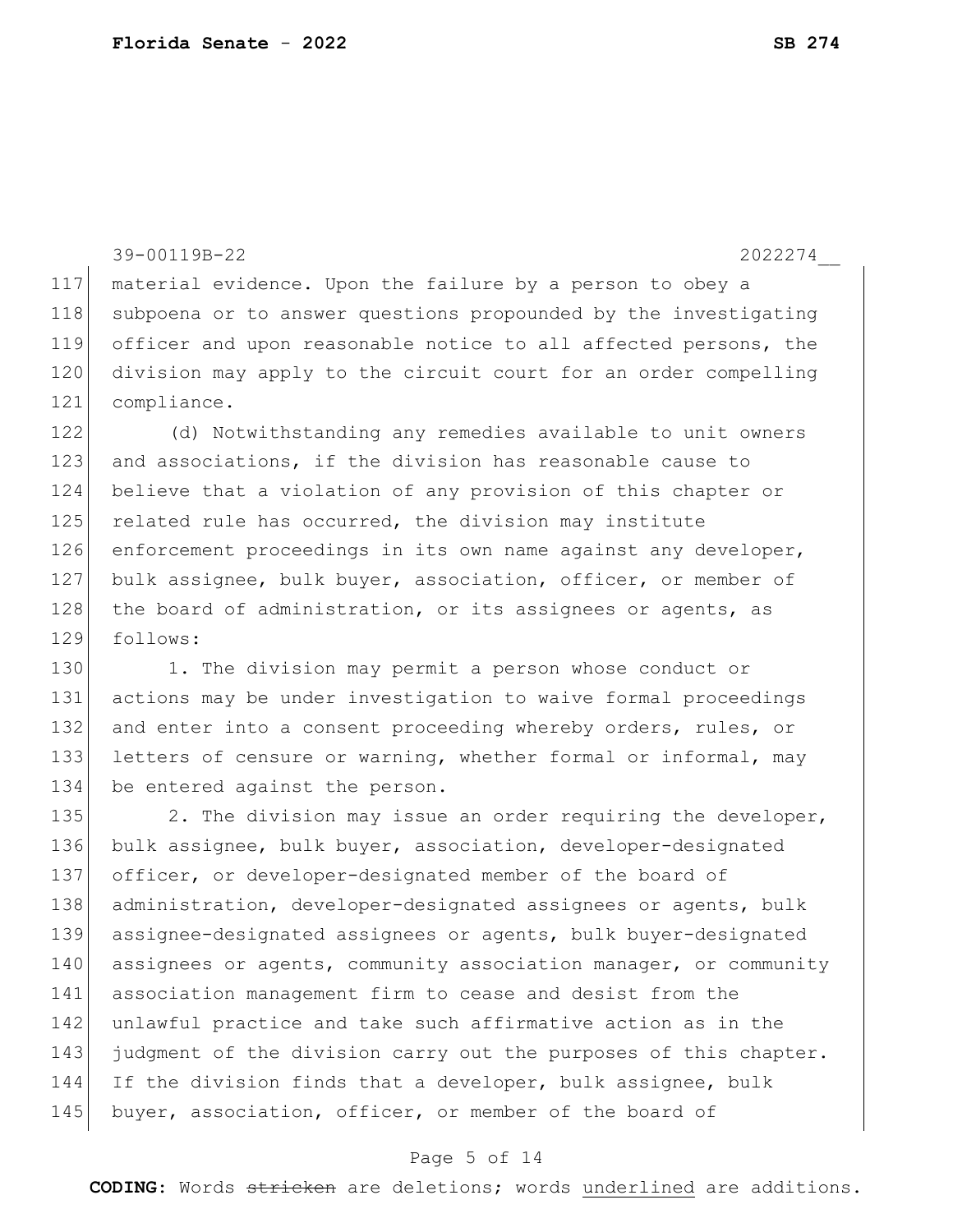39-00119B-22 2022274\_\_

146 administration, or its assignees or agents, is violating or is 147 about to violate any provision of this chapter, any rule adopted 148 or order issued by the division, or any written agreement 149 entered into with the division, and presents an immediate danger 150 to the public requiring an immediate final order, it may issue 151 an emergency cease and desist order reciting with particularity 152 the facts underlying such findings. The emergency cease and 153 desist order is effective for 90 days. If the division begins 154 nonemergency cease and desist proceedings, the emergency cease 155 and desist order remains effective until the conclusion of the 156 proceedings under ss. 120.569 and 120.57.

157 3. If a developer, bulk assignee, or bulk buyer fails to 158 pay any restitution determined by the division to be owed, plus 159 any accrued interest at the highest rate permitted by law, 160 within 30 days after expiration of any appellate time period of 161 a final order requiring payment of restitution or the conclusion 162 of any appeal thereof, whichever is later, the division must 163 bring an action in circuit or county court on behalf of any 164 association, class of unit owners, lessees, or purchasers for 165 restitution, declaratory relief, injunctive relief, or any other 166 available remedy. The division may also temporarily revoke its 167 acceptance of the filing for the developer to which the 168 restitution relates until payment of restitution is made.

169 4. The division may petition the court for appointment of a 170 receiver or conservator. If appointed, the receiver or 171 conservator may take action to implement the court order to 172 ensure the performance of the order and to remedy any breach 173 thereof. In addition to all other means provided by law for the 174 enforcement of an injunction or temporary restraining order, the

### Page 6 of 14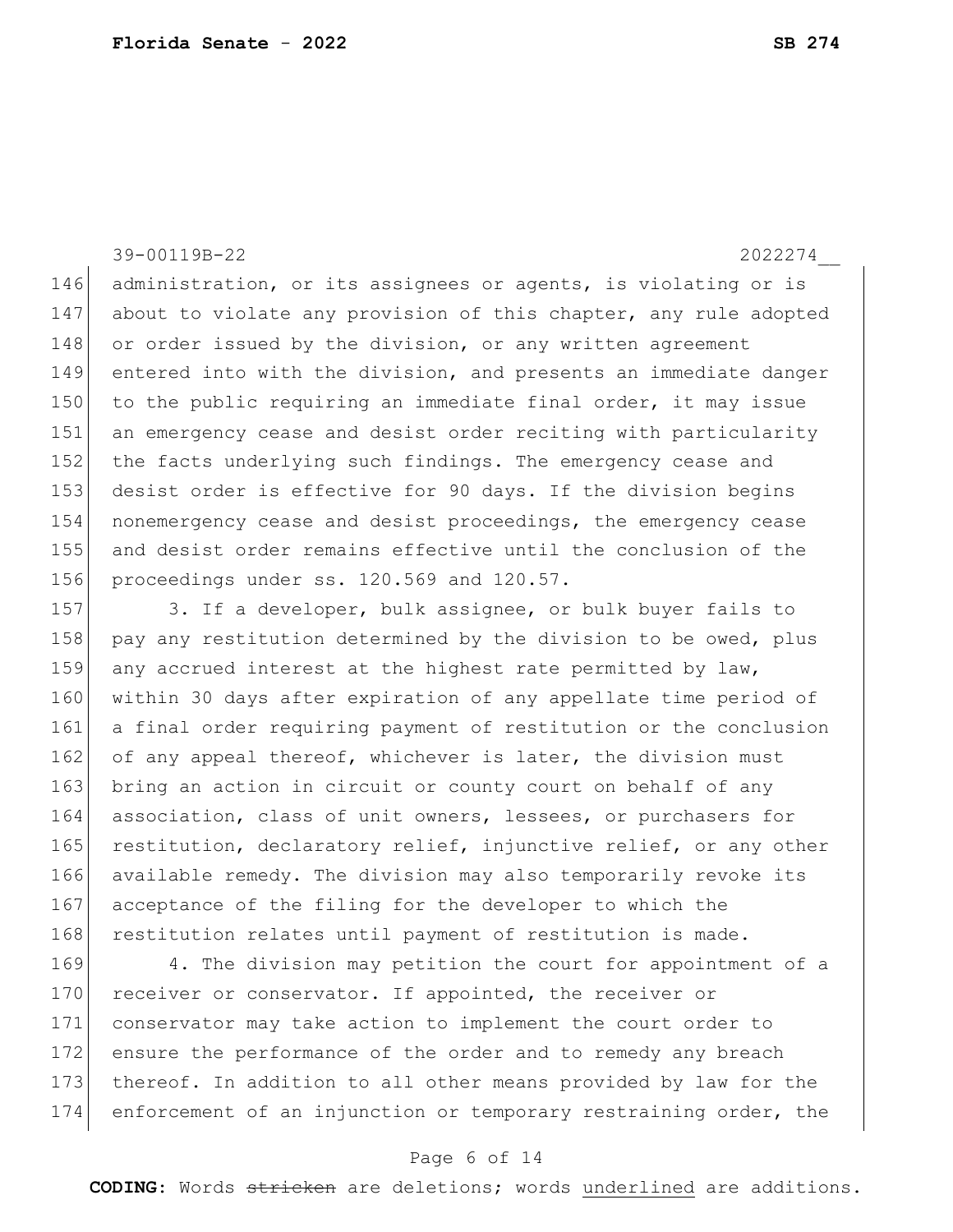176 defendant, including books, papers, documents, and related 177 records, and allow the examination and use of the property by 178 the division and a court-appointed receiver or conservator. 179 5. The division may apply to the circuit court for an order 180 of restitution whereby the defendant in an action brought under 181 subparagraph 4. is ordered to make restitution of those sums 182 shown by the division to have been obtained by the defendant in 183 violation of this chapter. At the option of the court, such 184 restitution is payable to the conservator or receiver appointed 185 under subparagraph 4. or directly to the persons whose funds or 186 assets were obtained in violation of this chapter. 187 6. The division may impose a civil penalty against a 188 developer, bulk assignee, or bulk buyer, or association, or its 189 assignee or agent, for any violation of this chapter or related 190 rule. The division may impose a civil penalty individually 191 against an officer or board member who willfully and knowingly 192 violates this chapter, an adopted rule, or a final order of the 193 division; may order the removal of such individual as an officer 194 or from the board of administration or as an officer of the 195 association; and may prohibit such individual from serving as an 196 officer or on the board of a community association for a period 197 of time. The term "willfully and knowingly" means that the 198 division informed the officer or board member that his or her 199 action or intended action violates this chapter, a rule adopted 200 under this chapter, or a final order of the division and that 201 the officer or board member refused to comply with the 202 requirements of this chapter, a rule adopted under this chapter,

39-00119B-22 2022274\_\_

175 circuit court may impound or sequester the property of a party

### Page 7 of 14

203 or a final order of the division. The division, before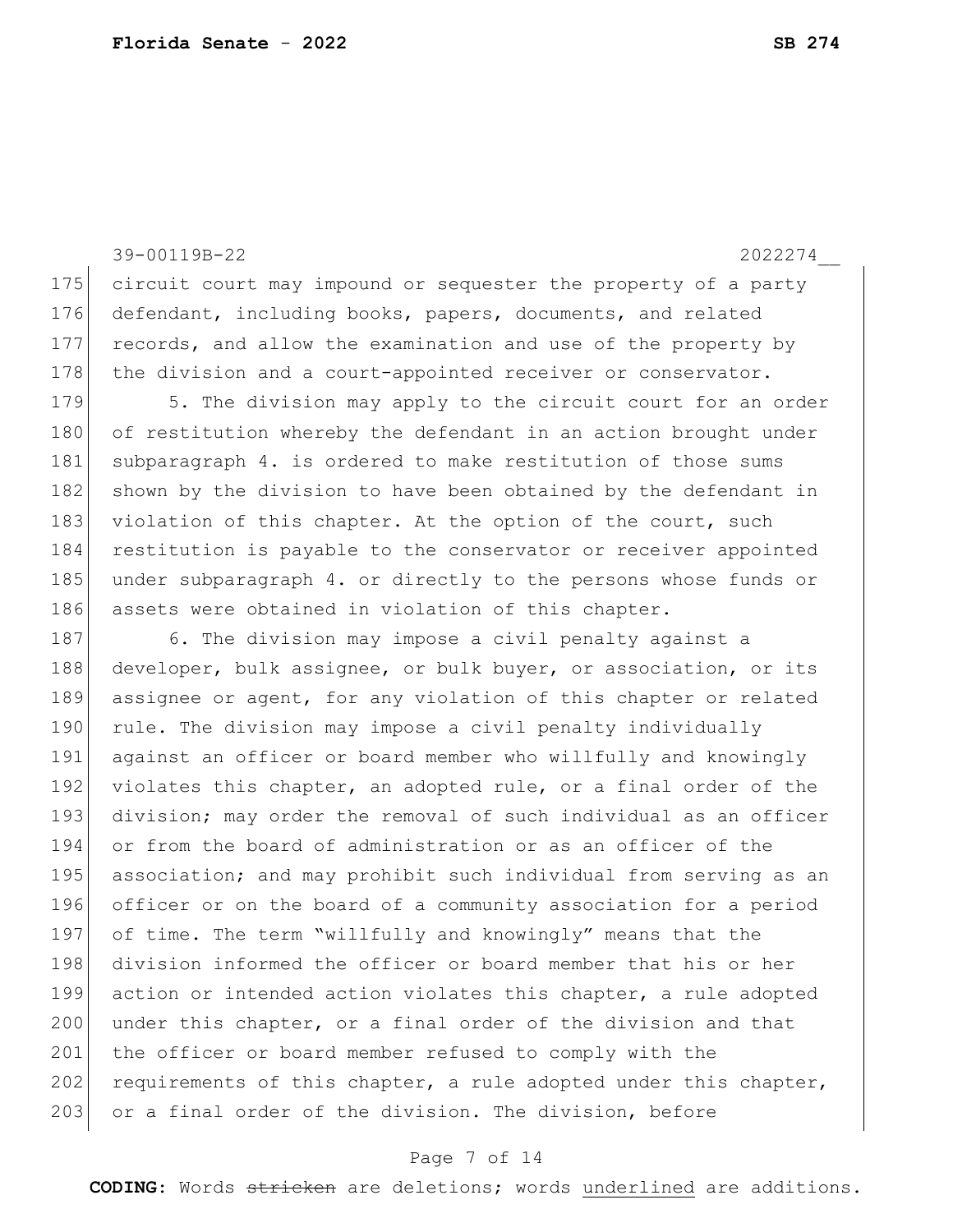## 39-00119B-22 2022274\_\_

204 initiating formal agency action under chapter 120, must afford 205 the officer or board member an opportunity to voluntarily 206 comply, and an officer or board member who complies within 10 207 days is not subject to a civil penalty. A penalty may be imposed 208 on the basis of each day of continuing violation, but the 209 penalty for any offense may not exceed \$5,000. The division 210 shall adopt, by rule, penalty guidelines applicable to possible 211 violations or to categories of violations of this chapter or 212 rules adopted by the division. The guidelines must specify a 213 meaningful range of civil penalties for each such violation of 214 the statute and rules and must be based upon the harm caused by 215 the violation, the repetition of the violation, and upon such 216 other factors deemed relevant by the division. For example, the 217 division may consider whether the violations were committed by a 218 developer, bulk assignee, or bulk buyer, or owner-controlled 219 association, the size of the association, and other factors. The 220 quidelines must designate the possible mitigating or aggravating 221 circumstances that justify a departure from the range of 222 penalties provided by the rules. It is the legislative intent 223 that minor violations be distinguished from those which endanger 224 the health, safety, or welfare of the condominium residents or 225 other persons and that such guidelines provide reasonable and 226 meaningful notice to the public of likely penalties that may be 227 imposed for proscribed conduct. This subsection does not limit 228 the ability of the division to informally dispose of 229 administrative actions or complaints by stipulation, agreed 230 settlement, or consent order. All amounts collected shall be 231 deposited with the Chief Financial Officer to the credit of the 232 Division of Florida Condominiums, Timeshares, and Mobile Homes

#### Page 8 of 14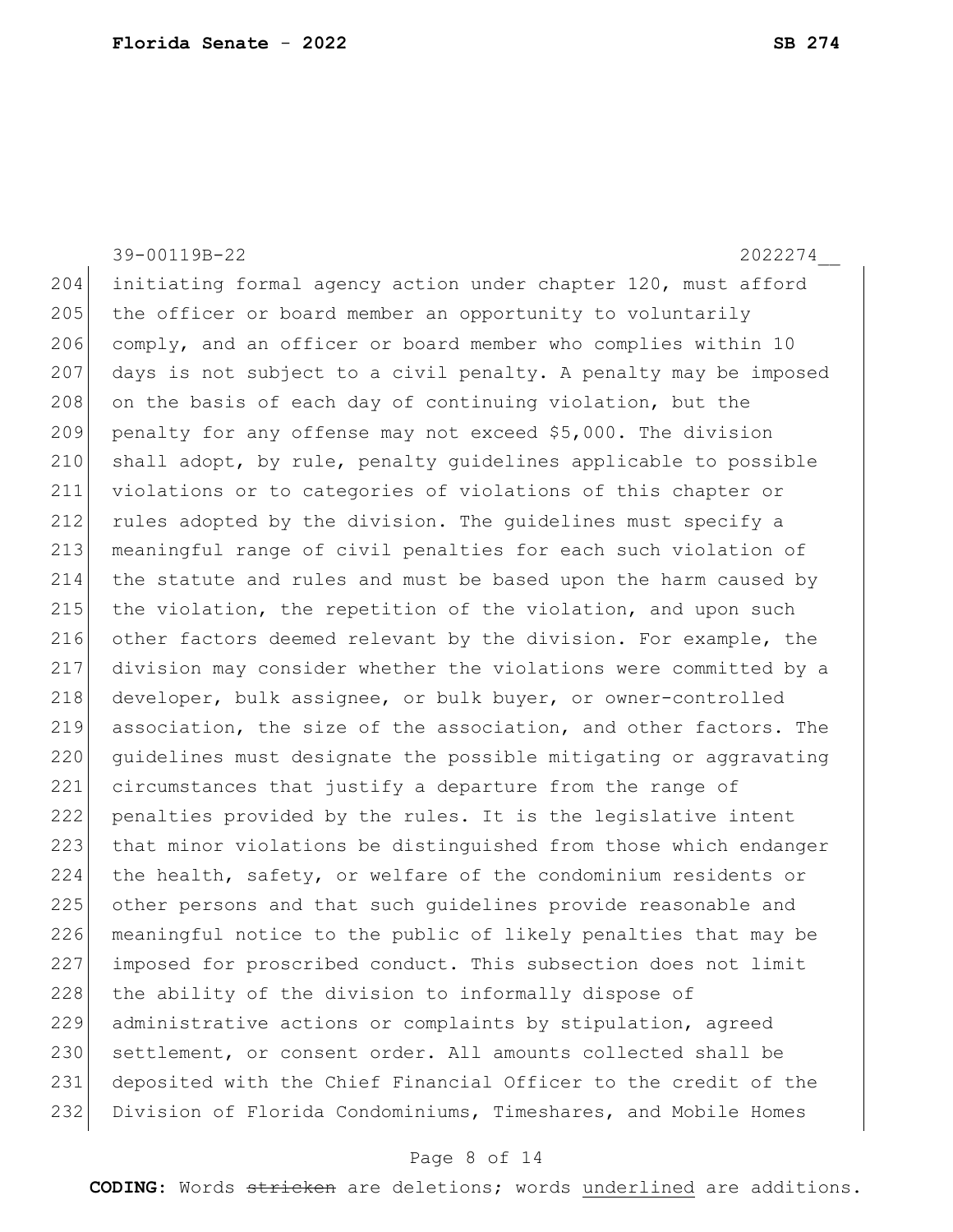39-00119B-22 2022274\_\_ 233 Trust Fund. If a developer, bulk assignee, or bulk buyer fails 234 to pay the civil penalty and the amount deemed to be owed to the 235 association, the division shall issue an order directing that 236 such developer, bulk assignee, or bulk buyer cease and desist 237 from further operation until such time as the civil penalty is 238 paid or may pursue enforcement of the penalty in a court of 239 competent jurisdiction. If an association fails to pay the civil 240 penalty, the division shall pursue enforcement in a court of 241 competent jurisdiction, and the order imposing the civil penalty 242 or the cease and desist order is not effective until 20 days 243 after the date of such order. Any action commenced by the 244 division shall be brought in the county in which the division 245 has its executive offices or in the county where the violation 246 occurred.

247 7. If a unit owner presents the division with proof that 248 the unit owner has requested access to official records in 249 writing by certified mail, and that after 10 days the unit owner 250 again made the same request for access to official records in 251 writing by certified mail, and that more than 10 days has 252 elapsed since the second request and the association has still 253 failed or refused to provide access to official records as 254 required by this chapter, the division shall issue a subpoena 255 requiring production of the requested records where the records 256 are kept pursuant to s. 718.112.

257 8. In addition to subparagraph 6., the division may seek 258 the imposition of a civil penalty through the circuit court for 259 any violation for which the division may issue a notice to show 260 cause under paragraph  $(r)$ . The civil penalty shall be at least 261 \$500 but no more than \$5,000 for each violation. The court may

#### Page 9 of 14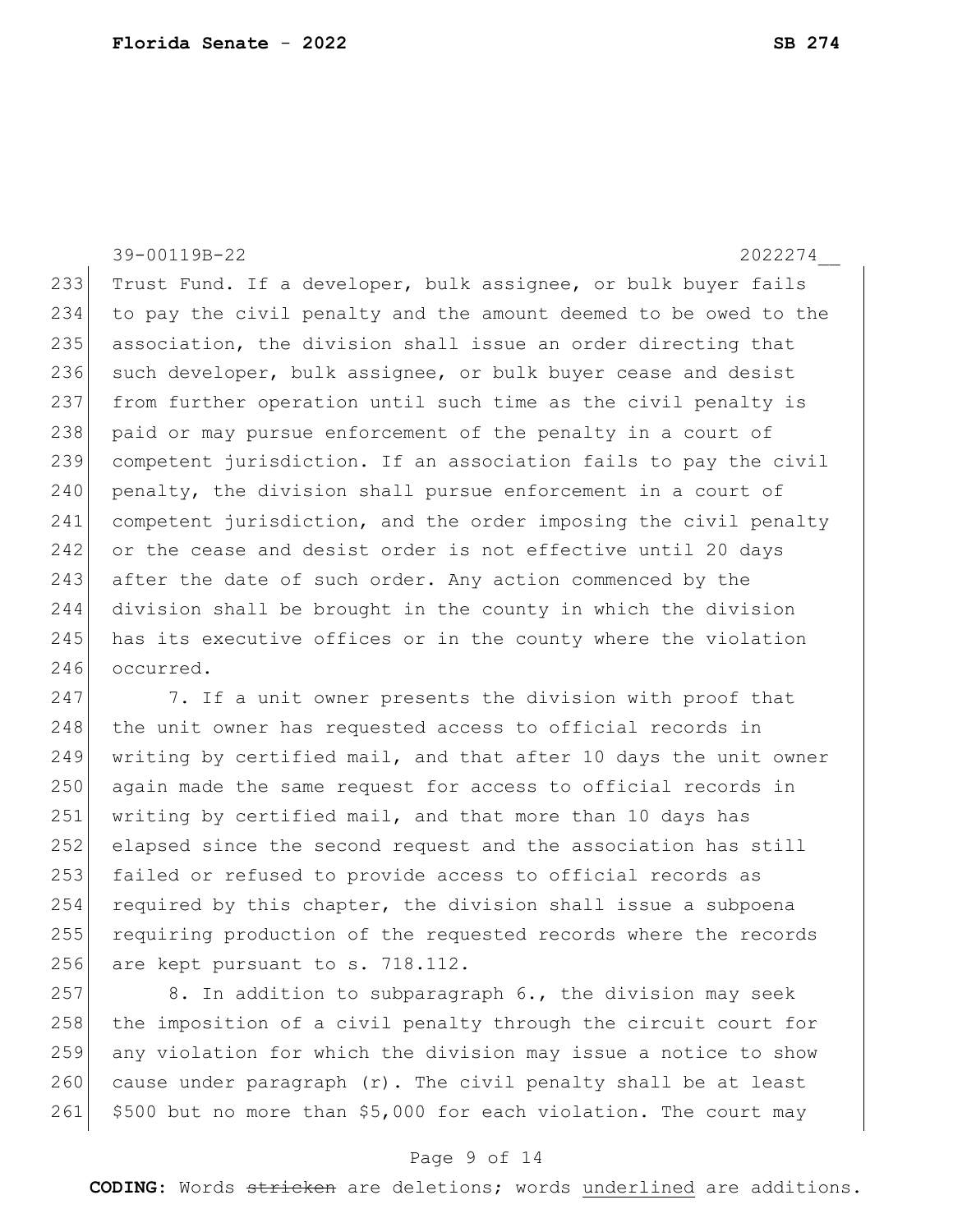39-00119B-22 2022274\_\_ 262 also award to the prevailing party court costs and reasonable 263 attorney fees and, if the division prevails, may also award 264 reasonable costs of investigation. 265 (e) The division may prepare and disseminate a prospectus 266 and other information to assist prospective owners, purchasers, 267 lessees, and developers of residential condominiums in assessing 268 the rights, privileges, and duties pertaining thereto. 269 (f) The division may adopt rules to administer and enforce 270 this chapter. 271 (g) The division shall establish procedures for providing 272 notice to an association and the developer, bulk assignee, or 273 bulk buyer during the period in which the developer, bulk 274 assignee, or bulk buyer controls the association if the division 275 is considering the issuance of a declaratory statement with 276 respect to the declaration of condominium or any related 277 document governing such condominium community. 278 (h) The division shall furnish each association that pays 279 the fees required by paragraph (2) (a) a copy of this chapter, as 280 amended, and the rules adopted thereto on an annual basis. 281 (i) The division shall annually provide each association 282 with a summary of declaratory statements and formal legal 283 opinions relating to the operations of condominiums which were 284 rendered by the division during the previous year. 285 (j) The division shall provide training and educational 286 programs for condominium association board members and unit 287 owners. The training may, in the division's discretion, include 288 web-based electronic media, and live training and seminars in 289 various locations throughout the state. The division may review 290 and approve education and training programs for board members

### Page 10 of 14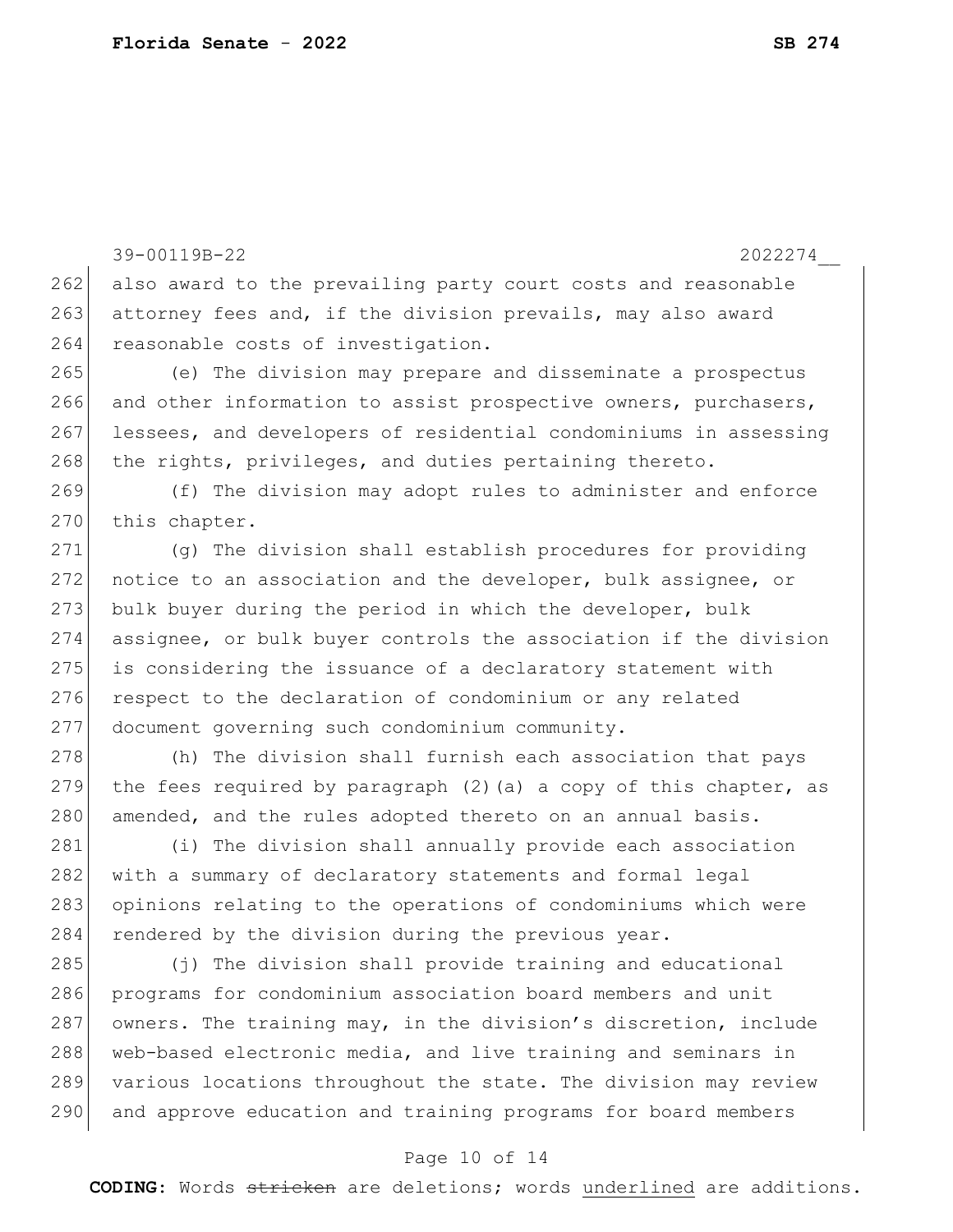39-00119B-22 2022274\_\_ 291 and unit owners offered by providers and shall maintain a current list of approved programs and providers and make such list available to board members and unit owners in a reasonable 294 and cost-effective manner. (k) The division shall maintain a toll-free telephone number accessible to condominium unit owners. 297 (1) The division shall develop a program to certify both 298 volunteer and paid mediators to provide mediation of condominium disputes. The division shall provide, upon request, a list of 300 such mediators to any association, unit owner, or other participant in alternative dispute resolution proceedings under s. 718.1255 requesting a copy of the list. The division shall include on the list of volunteer mediators only the names of persons who have received at least 20 hours of training in mediation techniques or who have mediated at least 20 disputes. In order to become initially certified by the division, paid mediators must be certified by the Supreme Court to mediate 308 court cases in county or circuit courts. However, the division may adopt, by rule, additional factors for the certification of 310 paid mediators, which must be related to experience, education, or background. Any person initially certified as a paid mediator by the division must, in order to continue to be certified, comply with the factors or requirements adopted by rule.

 (m) If a complaint is made, the division must conduct its inquiry with due regard for the interests of the affected parties. Within 30 days after receipt of a complaint, the division shall acknowledge the complaint in writing and notify the complainant whether the complaint is within the jurisdiction of the division and whether additional information is needed by

#### Page 11 of 14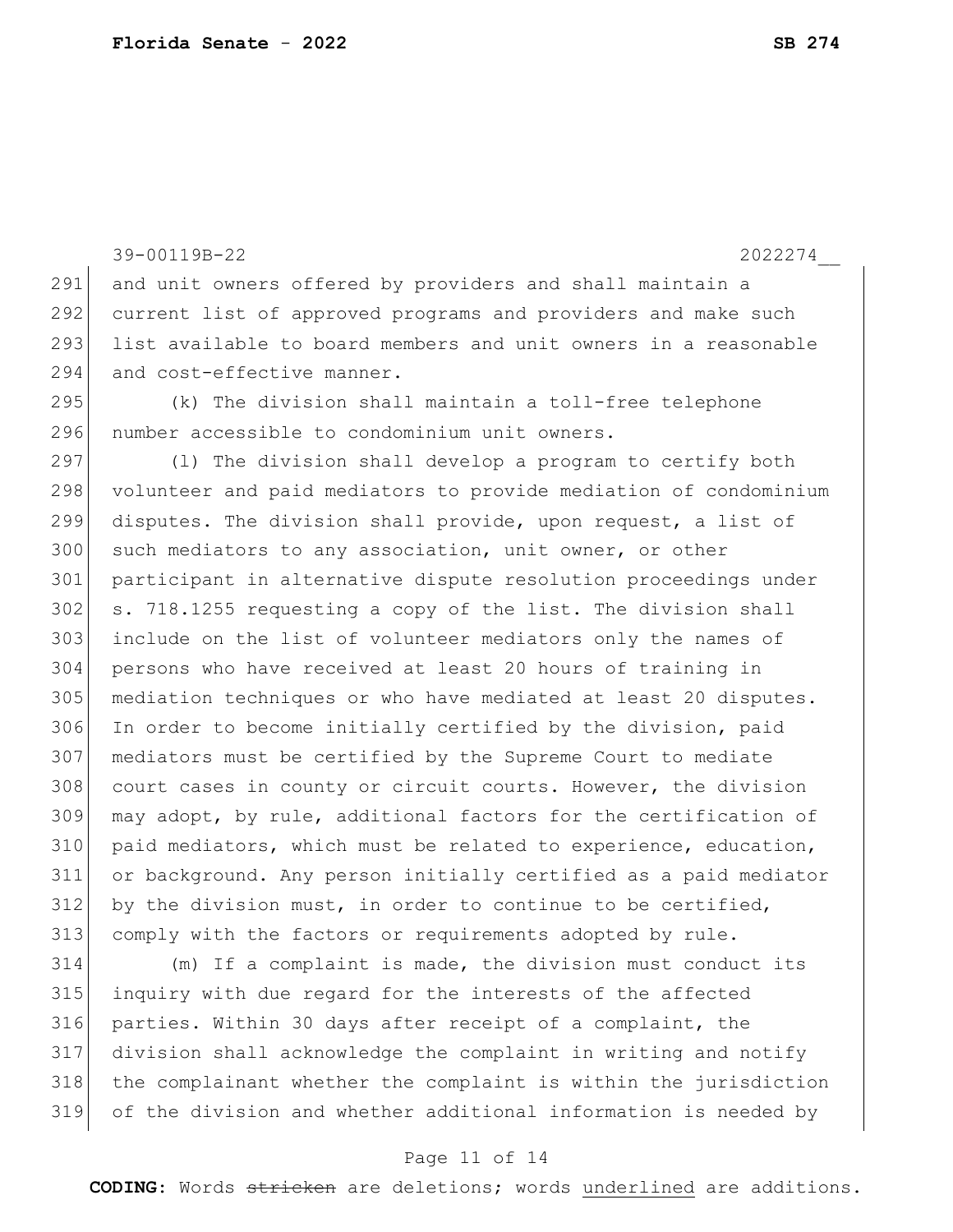39-00119B-22 2022274\_\_ the division from the complainant. The division shall conduct its investigation and, within 90 days after receipt of the original complaint or of timely requested additional information, take action upon the complaint. However, the failure to complete the investigation within 90 days does not prevent the division from continuing the investigation, accepting or considering evidence obtained or received after 90 days, or taking administrative action if reasonable cause exists 328 to believe that a violation of this chapter or a rule has occurred. If an investigation is not completed within the time 330 limits established in this paragraph, the division shall, on a monthly basis, notify the complainant in writing of the status of the investigation. When reporting its action to the complainant, the division shall inform the complainant of any right to a hearing under ss. 120.569 and 120.57. The division may adopt rules regarding the submission of a complaint against an association.

337 (n) Condominium association directors, officers, and employees; condominium developers; bulk assignees, bulk buyers, and community association managers; and community association management firms have an ongoing duty to reasonably cooperate with the division in any investigation under this section. The division shall refer to local law enforcement authorities any 343 person whom the division believes has altered, destroyed, 344 concealed, or removed any record, document, or thing required to be kept or maintained by this chapter with the purpose to impair its verity or availability in the department's investigation.

- -

(o) The division may:

348 1. Contract with agencies in this state or other

#### Page 12 of 14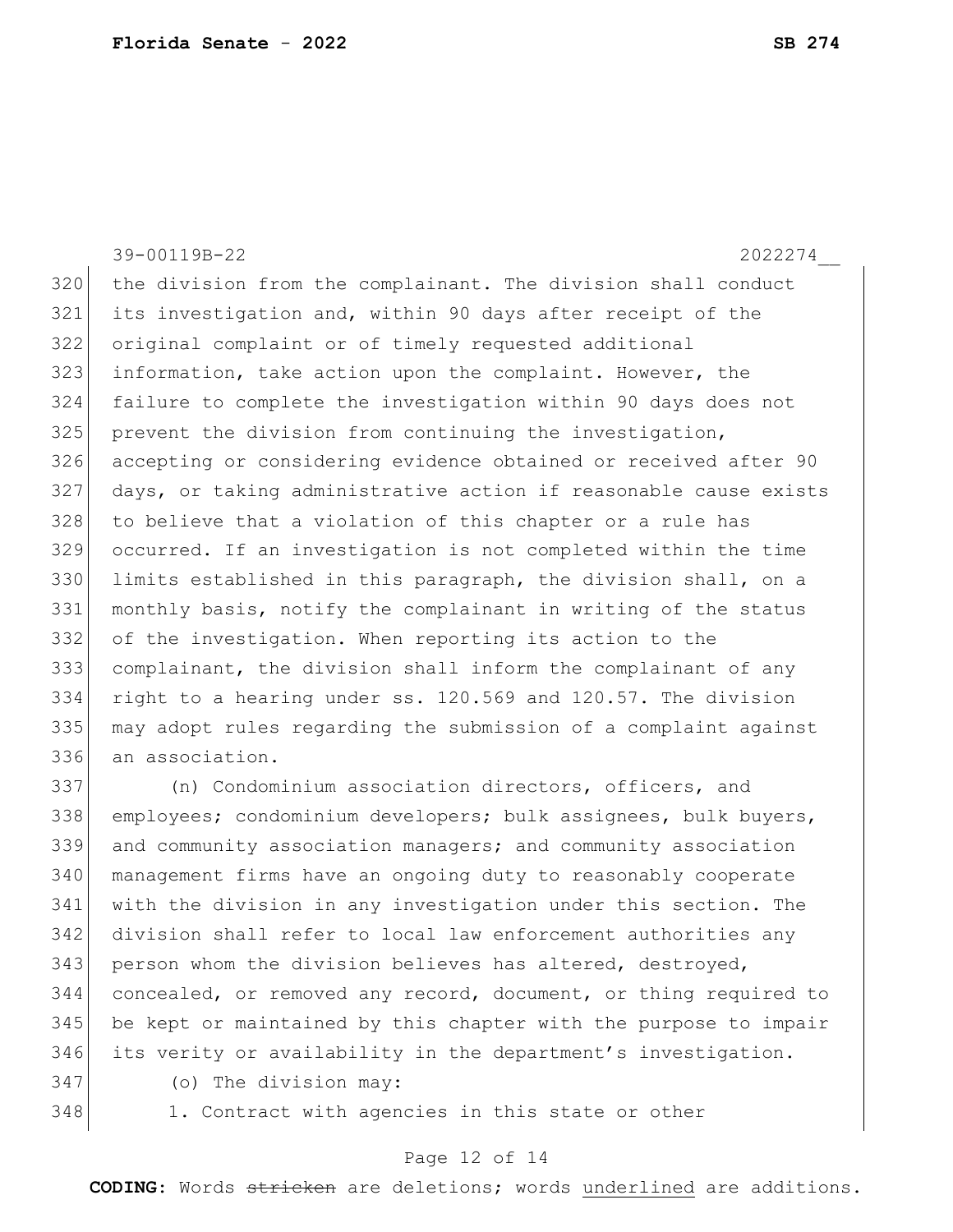|     | 39-00119B-22<br>2022274                                          |
|-----|------------------------------------------------------------------|
| 349 | jurisdictions to perform investigative functions; or             |
| 350 | 2. Accept grants-in-aid from any source.                         |
| 351 | (p) The division shall cooperate with similar agencies in        |
| 352 | other jurisdictions to establish uniform filing procedures and   |
| 353 | forms, public offering statements, advertising standards, and    |
| 354 | rules and common administrative practices.                       |
| 355 | (q) The division shall consider notice to a developer, bulk      |
| 356 | assignee, or bulk buyer to be complete when it is delivered to   |
| 357 | the address of the developer, bulk assignee, or bulk buyer       |
| 358 | currently on file with the division.                             |
| 359 | $(r)$ In addition to its enforcement authority, the division     |
| 360 | may issue a notice to show cause, which must provide for a       |
| 361 | hearing, upon written request, in accordance with chapter 120.   |
| 362 | (s) The division shall submit to the Governor, the               |
| 363 | President of the Senate, the Speaker of the House of             |
| 364 | Representatives, and the chairs of the legislative               |
| 365 | appropriations committees an annual report that includes, but    |
| 366 | need not be limited to, the number of training programs provided |
| 367 | for condominium association board members and unit owners, the   |
| 368 | number of complaints received by type, the number and percent of |
| 369 | complaints acknowledged in writing within 30 days and the number |
| 370 | and percent of investigations acted upon within 90 days in       |
| 371 | accordance with paragraph (m), and the number of investigations  |
| 372 | exceeding the 90-day requirement. The annual report must also    |
| 373 | include an evaluation of the division's core business processes  |
| 374 | and make recommendations for improvements, including statutory   |
| 375 | changes. The report shall be submitted by September 30 following |
| 376 | the end of the fiscal year.                                      |
| 377 | Section 3. Subsections $(11)$ , $(12)$ , and $(13)$ are added to |

# Page 13 of 14